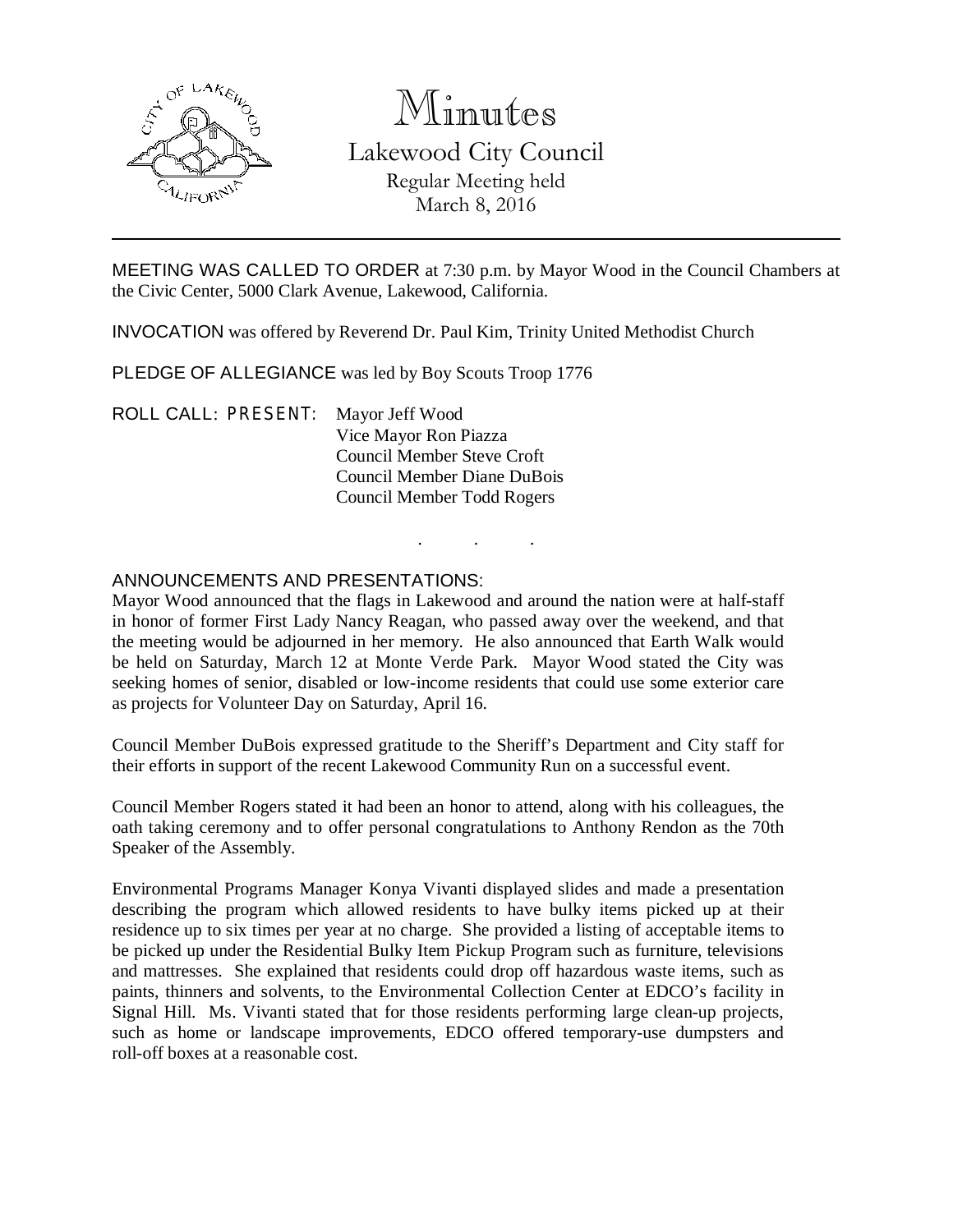City Council Minutes March 8, 2016 Page 2

### ANNOUNCEMENTS AND PRESENTATIONS: - Continued

Ms. Vivanti responded to Vice Mayor Piazza's question by stating that the Saturday collection events had been intended for residents rather than commercial customers and there were limits to the quantity of items to be disposed of at the Signal Hill facility.

In response to Mayor Wood's inquiry, Ms. Vivanti explained that residents could report the scavenging of recyclables by calling the non-emergency Sheriff's line.

. . .

ROUTINE ITEMS: COUNCIL MEMBER DUBOIS MOVED AND VICE MAYOR PIAZZA SECONDED TO APPROVE ROUTINE ITEMS 1 THROUGH 4.

- RI-1 Approval of Minutes of the Meeting held February 23, 2016
- RI-2 Approval of Personnel Transactions
- RI-3 Approval of Registers of Demands
- RI-4 RESOLUTION NO. 2016-11; A RESOLUTION OF THE CITY COUNCIL OF THE CITY OF LAKEWOOD ADDING A JOB CLASSIFICATION AND AMENDING EXISTING PAY RATE IN ATTACHMENT B OF RESOLUTION NO 2014-27

UPON ROLL CALL VOTE, THE MOTION WAS APPROVED:

AYES: COUNCIL MEMBERS: DuBois, Rogers, Piazza, Croft and Wood NAYS: COUNCIL MEMBERS: None

3.1 • GENERAL PLAN ANNUAL PROGRESS REPORT

Sonia Southwell, Director of Community Development, displayed slides and provided a report based on the memo in the agenda and reported that the General Plan Annual Progress Report, a State-mandated document, summarized the framework for the City's physical, social and economic development and identified the progress made towards allowing for the development of housing as specified by the Regional Housing Needs Assessment. She stated it was the Planning and Environment Commission's recommendation that the City Council receive and file the 2015 General Plan Annual Progress Report and direct staff to submit the same to the State Department of Housing and Community Development and the Governor's Office of Planning and Research.

. . .

Responding to an inquiry from Vice Mayor Piazza regarding the status of the Canvas project, Ms. Southwell stated that it was expected that the housing units would be completely sold and occupied by the end of the year.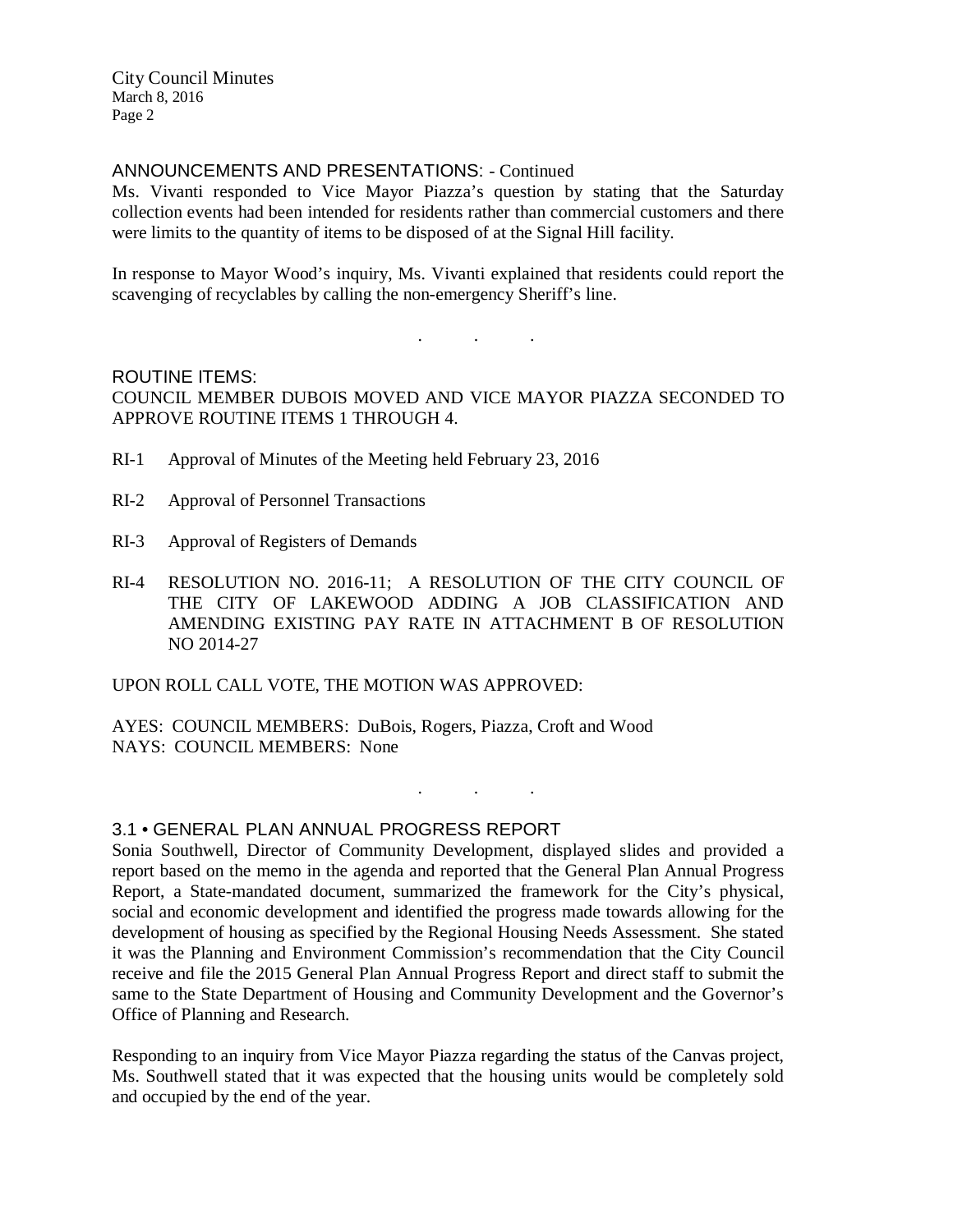City Council Minutes March 8, 2016 Page 3

#### 3.1 • GENERAL PLAN ANNUAL PROGRESS REPORT - Continued

Council Member Rogers commented on the positive news regarding the growth in economic development in the City noting the success of projects such as the Orchard Supply Hardware store in providing jobs to Lakewood residents.

COUNCIL MEMBER ROGERS MOVED AND COUNCIL MEMBER DUBOIS SECONDED TO APPROVE THE PLANNING AND ENVIRONMENT COMMISSION'S RECOMMENDATIONS. UPON ROLL CALL VOTE, THE MOTION WAS APPROVED:

AYES: COUNCIL MEMBERS: DuBois, Rogers, Piazza, Croft and Wood NAYS: COUNCIL MEMBERS: None

## 3.2 • INVITATION FOR 2016 LAKEWOOD SHREDS EVENT

The Environmental Programs Manager displayed slides and made a presentation regarding the upcoming Lakewood Shreds event on April 2nd. She stated that the event would allow for the collection of up to three boxes of paper from Lakewood residents for on-site shredding, and would also include an e-waste collection for old computer components and televisions, as well as a free mulch giveaway.

. . .

. . .

SUCCESSOR AGENCY ACTIONS

1. Approval of Register of Demands COUNCIL MEMBER CROFT MOVED AND VICE MAYOR PIAZZA SECONDED TO APPROVE THE REGISTER OF DEMANDS. UPON ROLL CALL VOTE, THE MOTION WAS APPROVED:

AYES: COUNCIL MEMBERS: DuBois, Rogers, Piazza, Croft and Wood NAYS: COUNCIL MEMBERS: None

SUCCESSOR HOUSING ACTIONS

1. Approval of Registers of Demands COUNCIL MEMBER ROGERS MOVED AND COUNCIL MEMBER DUBOIS SECONDED TO APPROVE THE REGISTERS OF DEMANDS. UPON ROLL CALL VOTE, THE MOTION WAS APPROVED:

. . .

AYES: COUNCIL MEMBERS: DuBois, Rogers, Piazza, Croft and Wood NAYS: COUNCIL MEMBERS: None

. . .